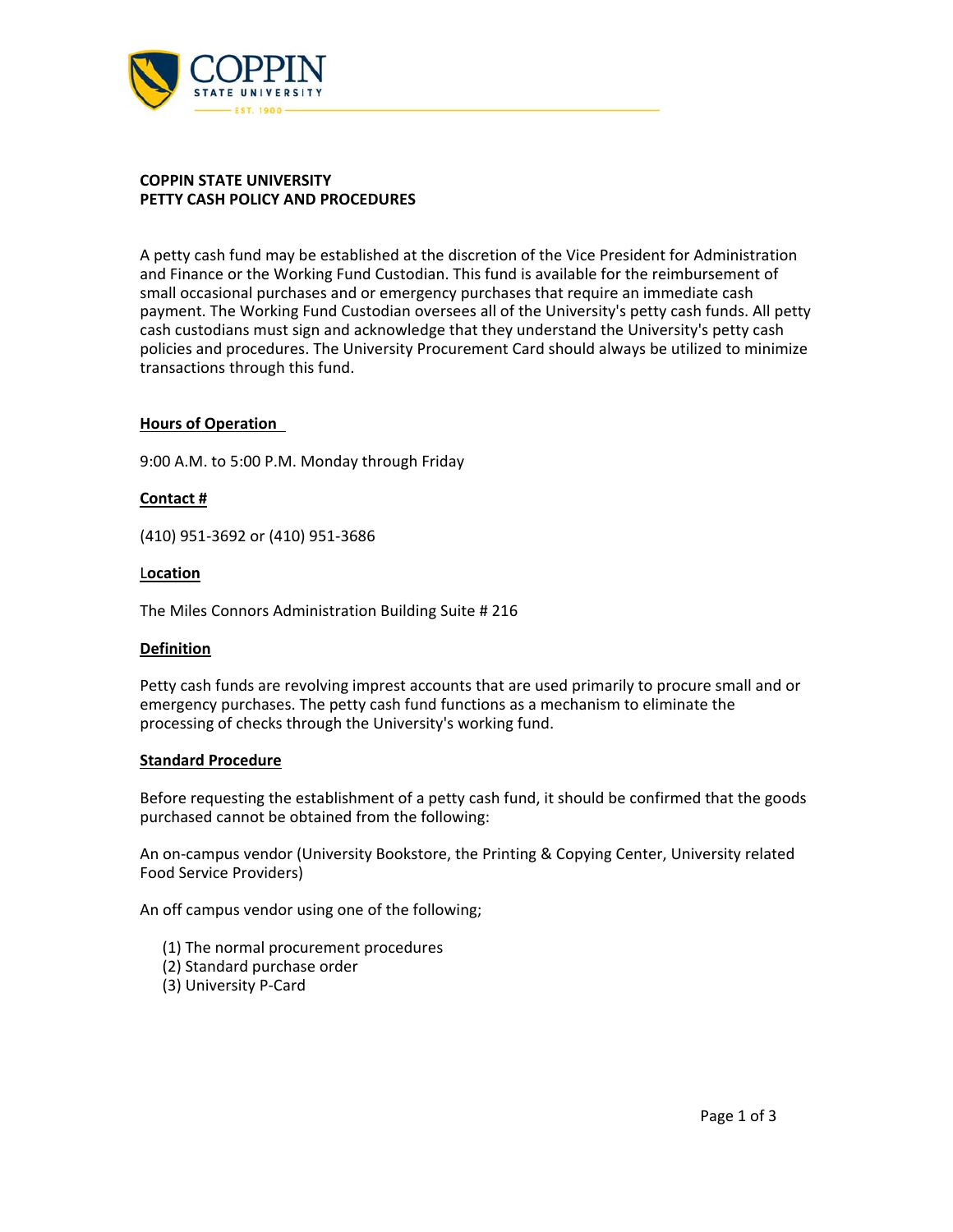The petty cash fund should not be utilized for purchases that can be readily procured through the normal University procurement process. Items that normally would not be deemed as acceptable purchases are prohibited from being purchased with petty cash funds, the petty cash custodian has the responsibility for monitoring fund purchases since these purchases are bypasses from review by the Purchasing Department. The following items will not be reimbursed through the petty cash fund

- Single purchases in excess of \$100
- Items on State contract
- Equipment of any kind
- Payment to individuals for services rendered
- Office parties, gifts, holiday decorations, flowers, greeting cards
- Meals of any kind
- Software
- Honorariums and or stipends
- Alcohol
- Personal check cashing
- Loans

# **Use of the Petty Cash Fund**

The petty cash fund must be used only for the purpose for which it was established. All expenditures that are to be reimbursed by the fund are to be approved by the petty cash fund custodian. A receipt must accompany and support each expenditure transaction. It is the responsibility of the petty cash custodian to insure that all transactions meet the requirements that are set forth in the policy and procedures of the fund.

The petty cash fund should not be used as a means to circumvent proper procurement procedures.

Petty cash receipts should contain the following information:

- Date
- Name of vendor
- Sufficient evidence that payment has been made
- Amount Paid
- Description of the goods purchases
- Signature if applicable
- Reason for the purchase

At any point in time, the petty cash on hand plus the receipts must equal the total authorized dollar amount for that established fund.